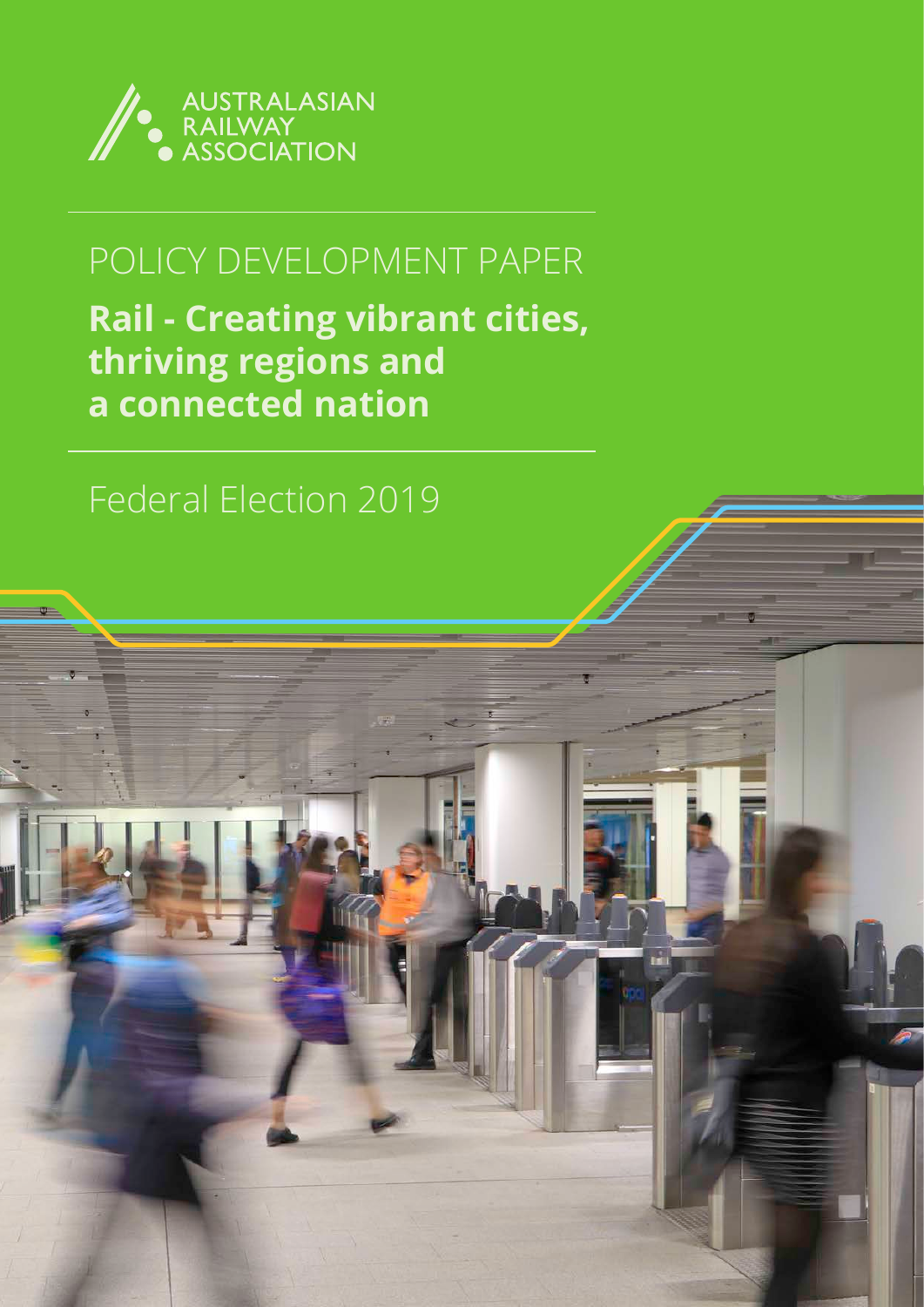# **A message from the CEO**

#### **In 2019 and beyond, rail is more important than ever.**

As Australian cities continue to grow and our freight task increases, the pressure on our road network also increases. Avoiding and reducing congestion is one of the biggest benefits that can be achieved from moving passengers by rail and moving freight from road to rail.

Properly planned and funded rail, integrated with other transport modes can ease congestion, reduce travel times, increase commuters' access to transport, making cities more liveable and our economy more productive.

New light and heavy rail urban passenger projects are underway or planned in most Australian capitals and Inland Rail is being built as the backbone of our national freight supply chain.

Fast and high speed rail projects are now under consideration to better link our cities and regions.

Rail is an important industry for the Australian economy, supporting hundreds of companies that build infrastructure and rolling stock, manufacture and supply goods and deliver professional services whilst employing more than a hundred and fifty thousand Australians, in our cities and regions.

Rail is a sustainable industry, with one peak hour Sydney train replacing 800 cars and one freight train removing 110 trucks from our roads, while reducing carbon and other polluting emissions.

The Australasian Railway Association, in consultation with the one hundred and fifty-one rail organisations we represent, has identified several important issues that the next Australian government must deal with to ensure Australia maximises the benefits of its considerable infrastructure investment. We have categorised the following priorities and developed specific policy proposals for consideration:

- Making cities liveable
- Connecting our regions
- Supporting employment
- Strengthening our economy
- National coordination to support industry

We look forward to working with government to realise the benefits our priorities will provide.

**Danny Broad** CEO



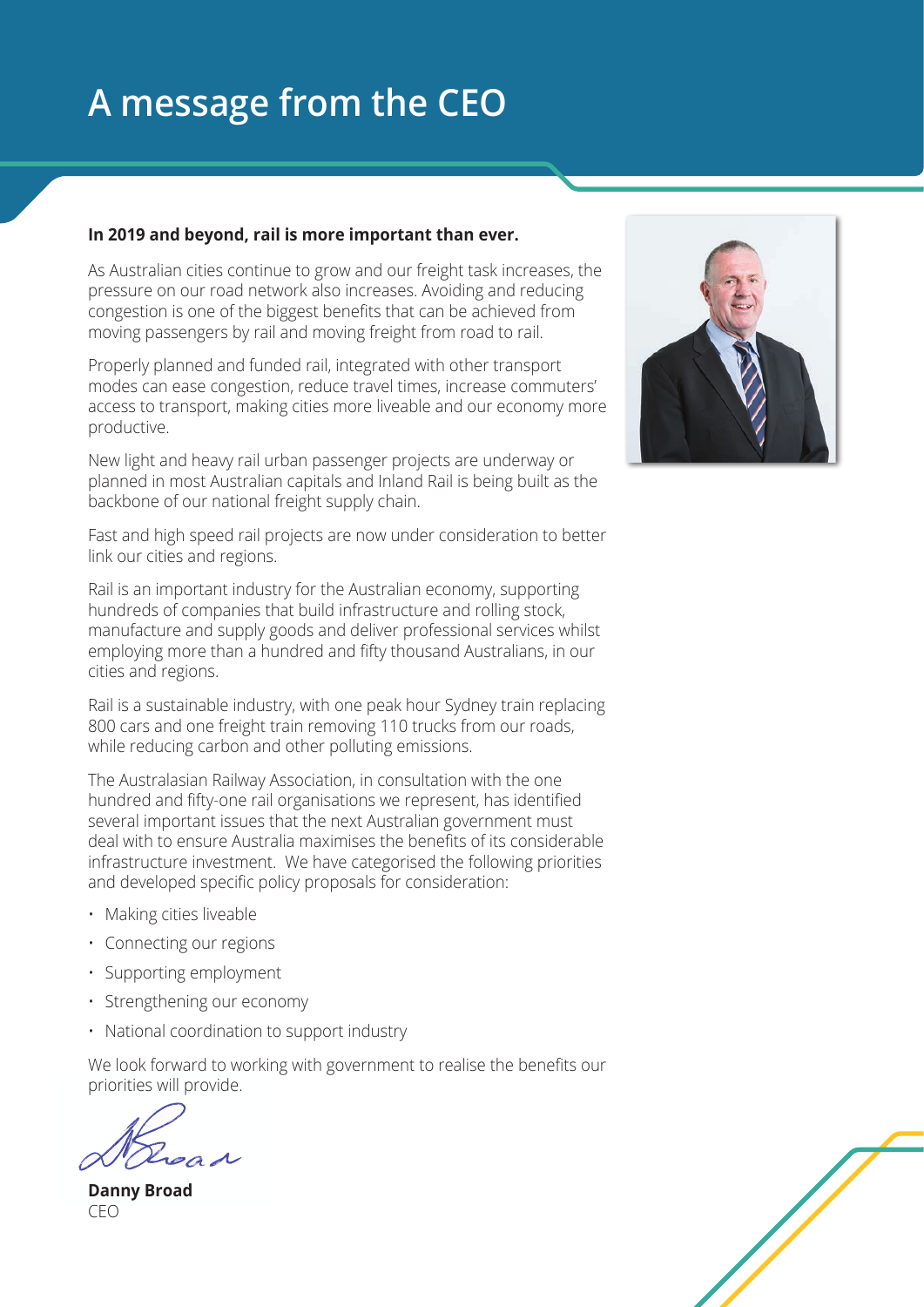# **Making cities liveable**

# CHALLENGE

Most Australians live in our major cities that are growing in size and population, putting increased demand on all modes of transport. Road congestion impacts quality of life and economic productivity.

Urban passenger and light rail form the foundation of integrated public transport networks, able to move large numbers of people quickly. Public transport is essential for young and elderly Australians, people on low incomes, and people with disabilities. It also provides health benefits associated with increased mobility.

### POLICY PROPOSAL

The Australian Government must continue to increase its funding of urban passenger and freight rail projects which are essential to reduce road congestion, improve the quality of life in major cities and increase economic productivity.

## ACTIONS

Co-fund new, extend or invest in existing passenger and freight services where there are demonstrated economic, social and environmental benefits. 1

2

Modernise the Disability Transport Standards for Accessible Public Transport and provide State Governments with funding assistance to comply with the Standards.



Recognise the role of transport in developing the national Population and Planning Framework.



Allow Australians to salary sacrifice public transport tickets, placing public transport on an equal footing to car travel.



#### **DID YOU KNOW**



Congestion in capital cities is estimated to cost around \$16 billion, rising to \$30 billion by 2038.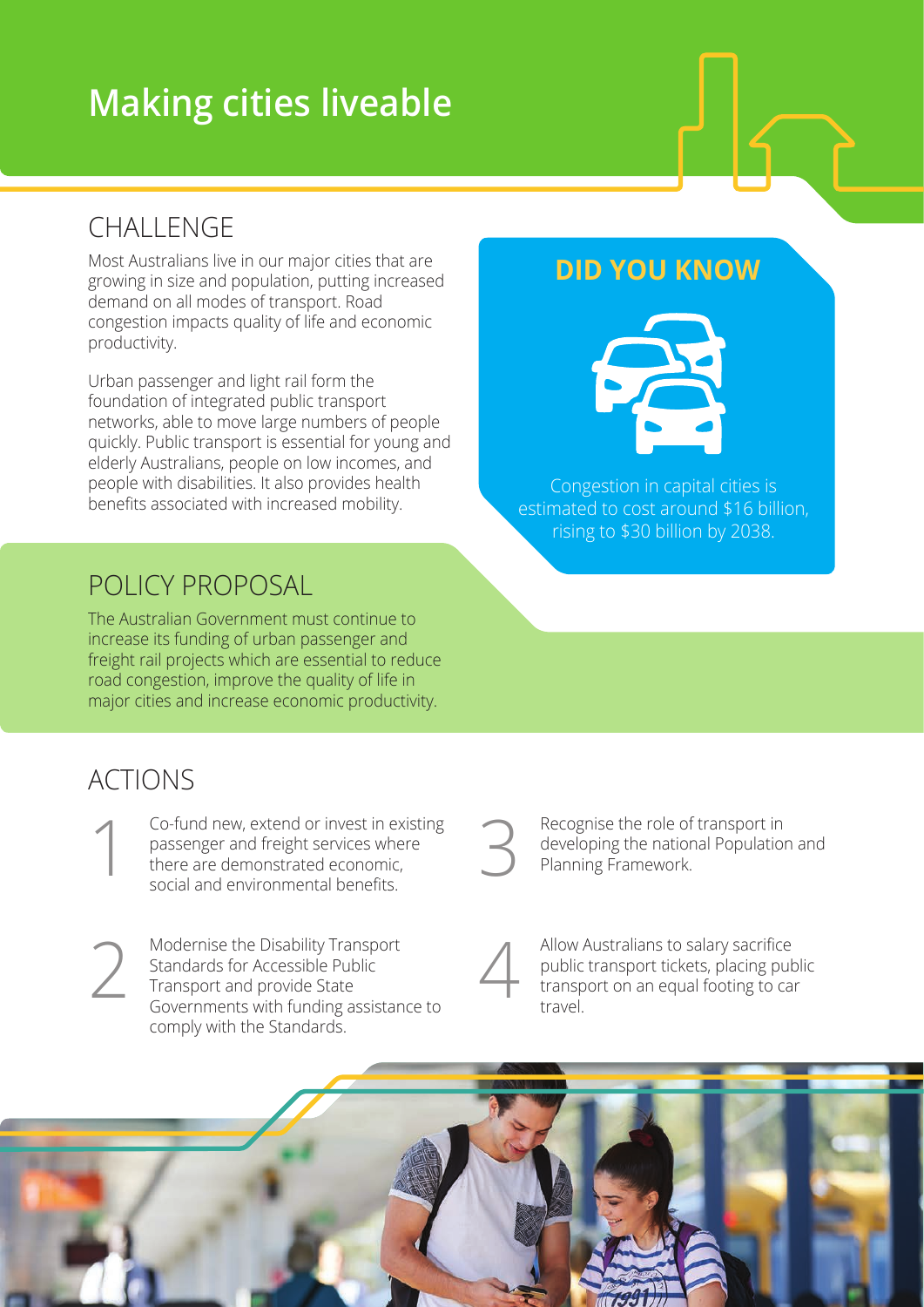# **Connecting our regions**



**DID YOU KNOW**



Carbon emissions are 40% higher on roads than rail for each km

# **CHALLENGE**

Regions have an important role to play in producing the food, goods and materials that Australia consumes and exports. 33% of Australians live outside capital city areas.

Rail has an important role to play in linking our regions. Reduced regional commuting times are essential to drive the decentralisation of our major cities while collectively adding to the social, economic and competitive fabric of our nation.

# POLICY PROPOSAL

The Australian Government must plan and resource both inter-regional Fast Rail projects and East Coast High Speed Rail through a national planning agency.

## ACTIONS

Establish a Planning Authority for both Fast Rail and East Coast High Speed Rail to plan, develop financing options and acquire the corridors as required. 1

Co-funding improvements to regional rail lines where there are demonstrated economic, social and environmental benefits. 2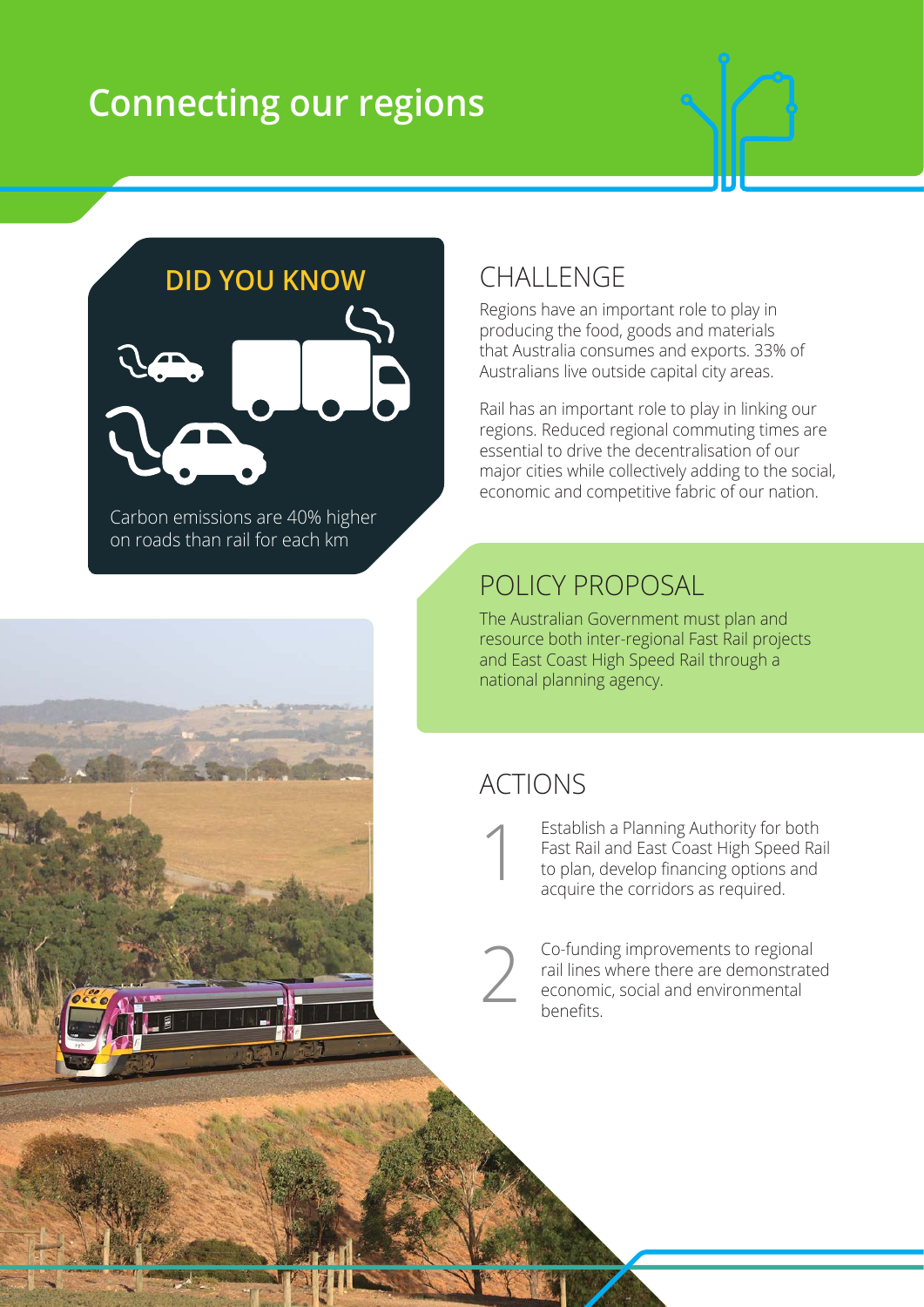# **Supporting employment**



### **CHALLENGE**

Skilled labour shortages in rail threaten the delivery within budget and timeframes of new rail infrastructure and rolling stock projects as well as the industry's ability to efficiently operate and maintain rail networks.

Urgent action is needed to address market failure.

#### **DID YOU KNOW**



Rail contributes \$26 Billion to GDP and employs over 150,000 workers

## POLICY PROPOSAL

The Australian Government should lead the response to identified critical skilled labour shortages by formalising a high level taskforce of government, industry and the education sector to lead reforms, build partnerships and implement recommendations contained in the ARA report Skills Crisis: A Call to Action.

# ACTIONS

Resource and empower the taskforce to undertake critical reforms to training Resource and empower the taskfor<br>to undertake critical reforms to train<br>and create partnerships to achieve<br>change. change. Work with select universities to reinvigorate rail-related STEM disciplines. 5 Establish formal education partnerships between government, industry and<br>training providers. Resource the Australian and New Zealand Industry Pipeline to provide a comprehensive list of rail projects to facilitate national, state and industry investment planning. Resource the Australian and New<br>
Zealand Industry Pipeline to provide a<br>
comprehensive list of rail projects to<br>
facilitate national, state and industry Develop incentives for training, as well<br>as trainers and assessors. Reform rail VET training to ensure both portability and fitness for purpose. Support skills development via procurement and local content policies. 7 Develop rail related apprenticeship and cadetship programs, in construction, operations & maintenance with enhanced incentives for companies and apprentices. 8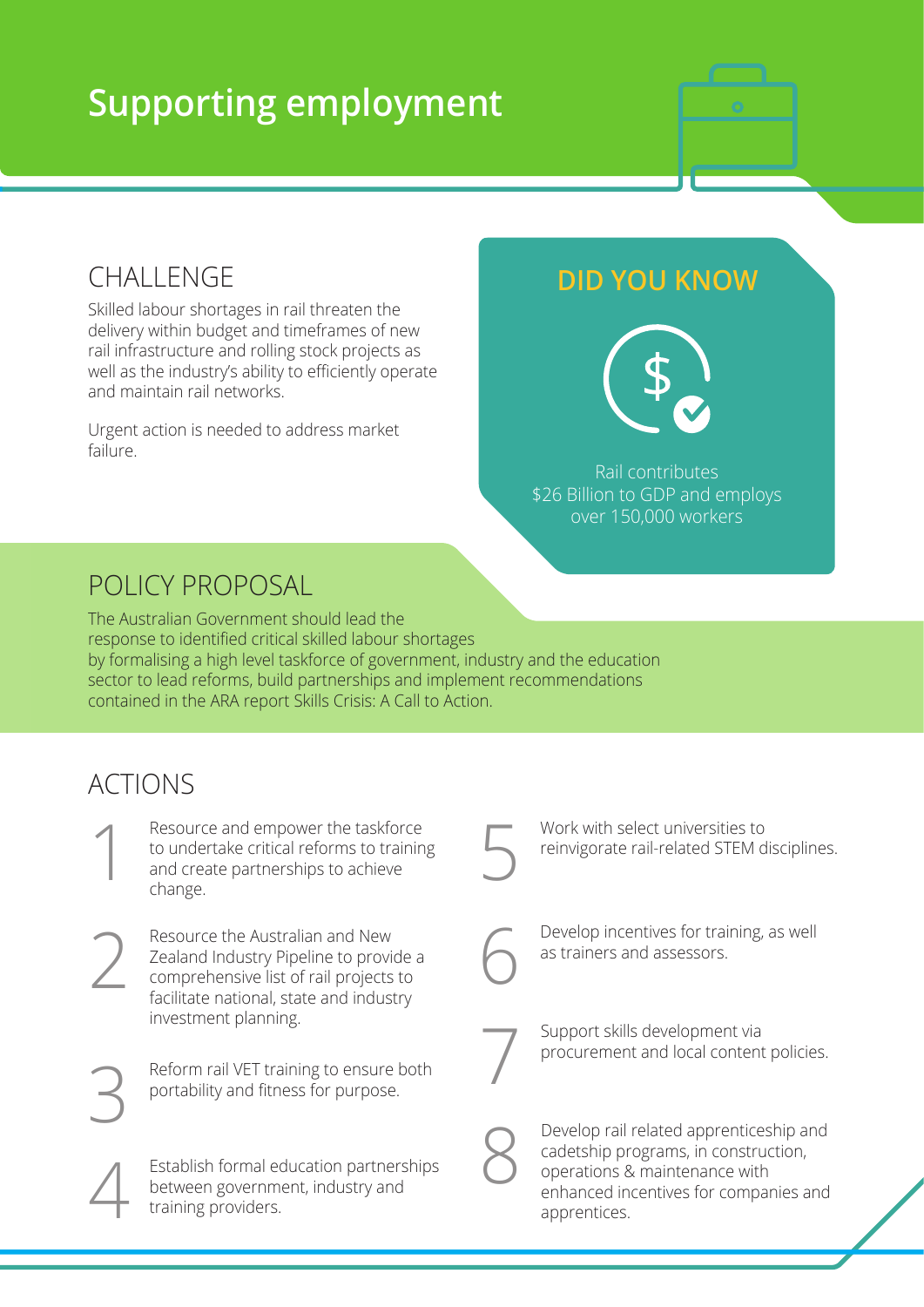# **Strengthening our economy**

### CHALLENGE

Continued population growth and economic demand will necessitate safer, more productive and sustainable solutions for efficient movement of people and goods between regions, cities and ports.

An efficient freight network is fundamental to maximising the benefits of trade.

#### **DID YOU KNOW**



1 peak hour train gets 800 cars off the road; 1 freight train gets 110 trucks off the road

### POLICY PROPOSAL

Rail Freight is fundamental to maintaining the international competitiveness of Australia's export industry. Rail freight companies move thousands of tonnes of coal, iron ore and other minerals as well as agricultural and general freight around the nation.

The Australian Government should implement national mode-neutral freight strategies, policies and investment and independent price regulation of heavy vehicles to establish an even playing field between road and rail.

# ACTIONS

3

Implement the National Freight and Supply Chain Strategy and incentivise jurisdictions to support its delivery. 1

Remove inconsistencies between road and rail in balancing safety with productivity objectives at the legislative and operational level. 2

> Implement mode-neutral independent price regulation of heavy vehicles. Rail businesses, charged at full market rates to access infrastructure have endeavoured to compete with heavy vehicles that access publicly subsidised road networks.

Increase funding and authority of Infrastructure Australia to provide evidence-based business case project evaluation of major infrastructure proposals. 4

5

Continue funding for the Inland Rail project to ensure its timely delivery and undertake necessary studies to support the construction of efficient rail links to major ports.

The environmental and safety cost benefits associated with moving people and freight by rail rather than road need to be factored into project evaluation and pricing models. 6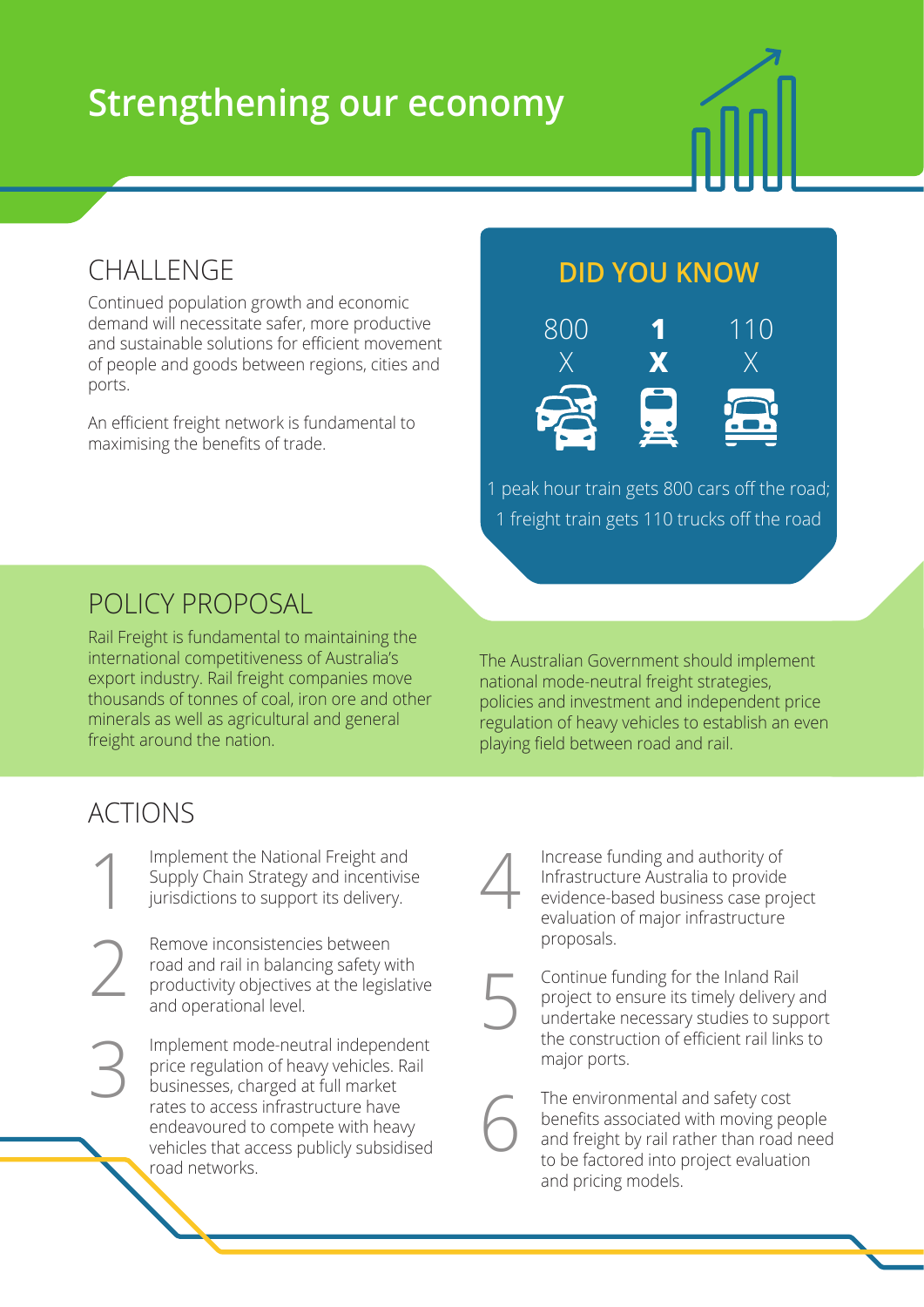# **National coordination to support industry**

## CHALLENGE

Rail contributes \$26 billion to the national economy supporting hundreds of small to medium size enterprises.

But its efforts are dissipated by the fragmented approach to rail investment, procurement, construction and regulation of eight different governments.

### POLICY PROPOSAL

The Australian Government should lead the development of a National Rail Industry Plan to make way for a more coherent national approach to rail involving all state and territory governments and industry.

The plan will recognise the importance of rail for infrastructure development, urban planning and freight movements, increase opportunities for Australian companies to participate in the

#### **DID YOU KNOW**



50% of rail manufacturing workers are employed regionally

rail supply chain, give manufacturers greater predictability, grow jobs, harmonise operational and safety standards, and foster innovation, research and development.

# ACTIONS

Develop manufacturing and procurement strategies to support Australian industry to participate in the rail supply chain. Strategies should address consistent requirements on local content, value for money, skills and capability acquisition, industry development, coordinating procurement to smooth out peaks and troughs, and support for local research and development. Develop manufacturing and procurement<br>strategies to support Australian industry<br>to participate in the rail supply chain.<br>Strategies should address consistent<br>Strategies should address consistent

Resources relevant agencies and ministerial councils to implement these strategies.

Coordinate a national approach to rail procurement processes.

Re-establish the Rail Supplier Advocate<br>to build capability and assist Australian<br>SMEs market their services to industry.

Establish nationally consistent rules to 5

manage fatigue and drug and alcohol regulations for train crew. Mandated hours in NSW and QLD add costs to rail operators with no proven safety benefit. A national, risk-based approach to train driver hours as is in place in road transport, maritime and aviation is required.

Establish nationally consistent operating requirements for train crew operating<br>across state and territory borders.